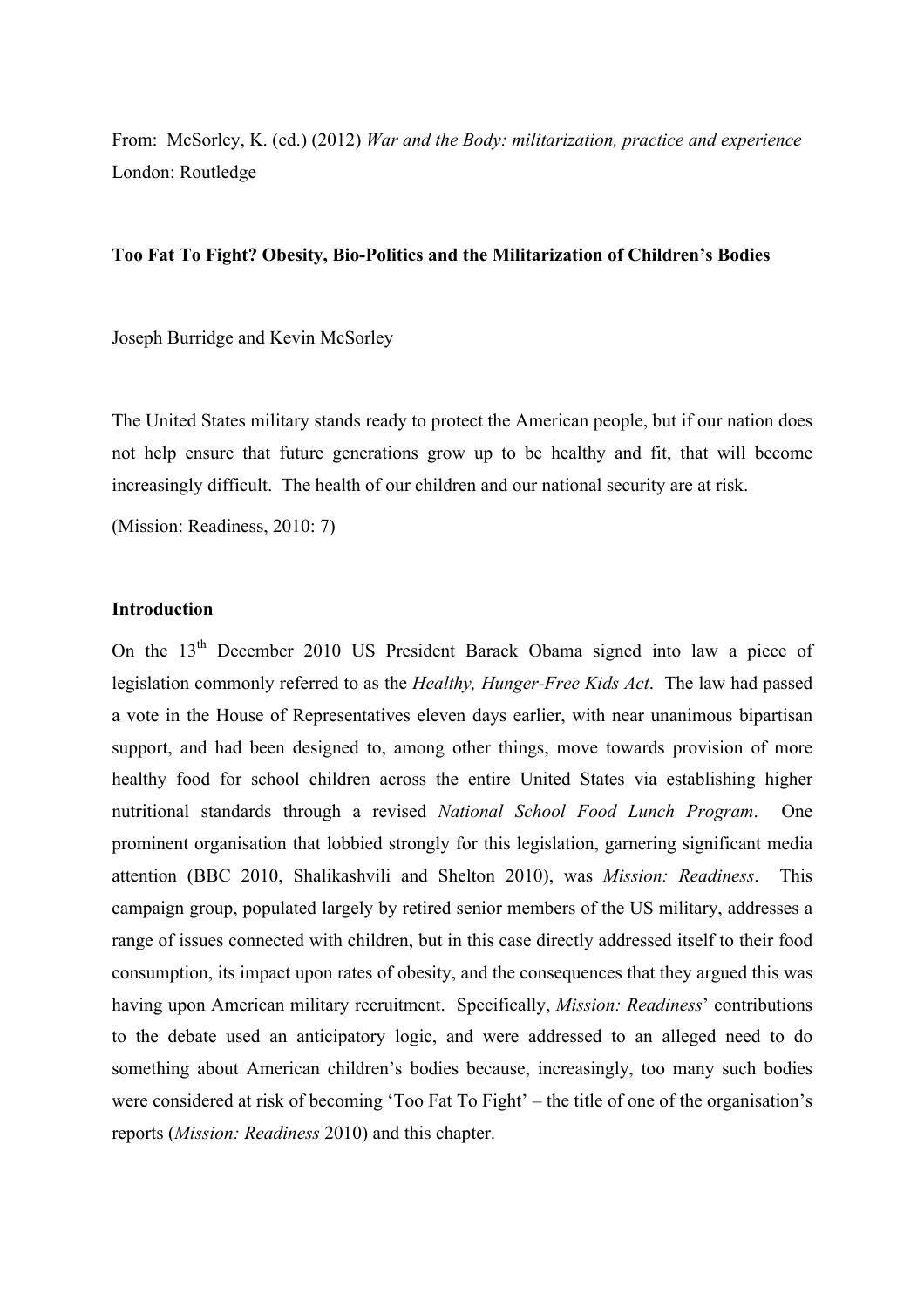The situation described by this *Mission: Readiness* report was one in which the consequences of prevalent childhood food consumption patterns constituted a national security threat, something requiring ameliorative action. It is fair to say that generally, the national security implications of food consumption have become a rhetorical commonplace (Billig 1996) in other recent discussions of health issues in the United States. For example, they also featured as part of Michelle Obama's 'Let's Move' campaign – designed to 'raise a healthier generation of kids' (Let's Move 2011).

Taken together, the campaigning activity of *Mission: Readiness* and the passage of the *Healthy, Hunger-Free Kids Act*, bring into sharp relief a range of issues of interest to social scientists. They mobilise the contemporary politics of the body – including bio-political and governmental concerns – particularly the attention given to a so-called 'obesity epidemic' and its focus upon children. Moreover, because of the degree to which *Mission: Readiness*' contributions were framed by, and addressed to, a perceived need to ensure that bodies of US children are not 'Too Fat To Fight', they are also pertinent to those interested in ongoing processes of the militarization of social life, and the multiple historic connections between food and war. This paper engages with these issues by interrogating the key 'Too Fat To Fight' report produced by *Mission: Readiness* (2010) as part of its campaign for legislative change.

We begin this chapter by discussing work on militarization, and particularly the claim that contemporary Western societies are marked by complex processes of both demilitarization and, in particular domains, re-militarization. We proceed by discussing the influence of the 'bio-political' turn in Foucault's work and his development of specific understandings of governmental strategy which resonate with the logic of multiple aspects of *Mission: Readiness*' narrative. The chapter then moves on to discuss the ways in which reference to historical precedent plays a role in the anticipatory justification of federal legislative intervention, before we address the specificity of childhood as a politically legitimate site for such intervention. We conclude by considering the bodily imperatives of *Mission: Readiness* as an example of what we call, following Billig's (1995) analysis of banal nationalism, banal militarism.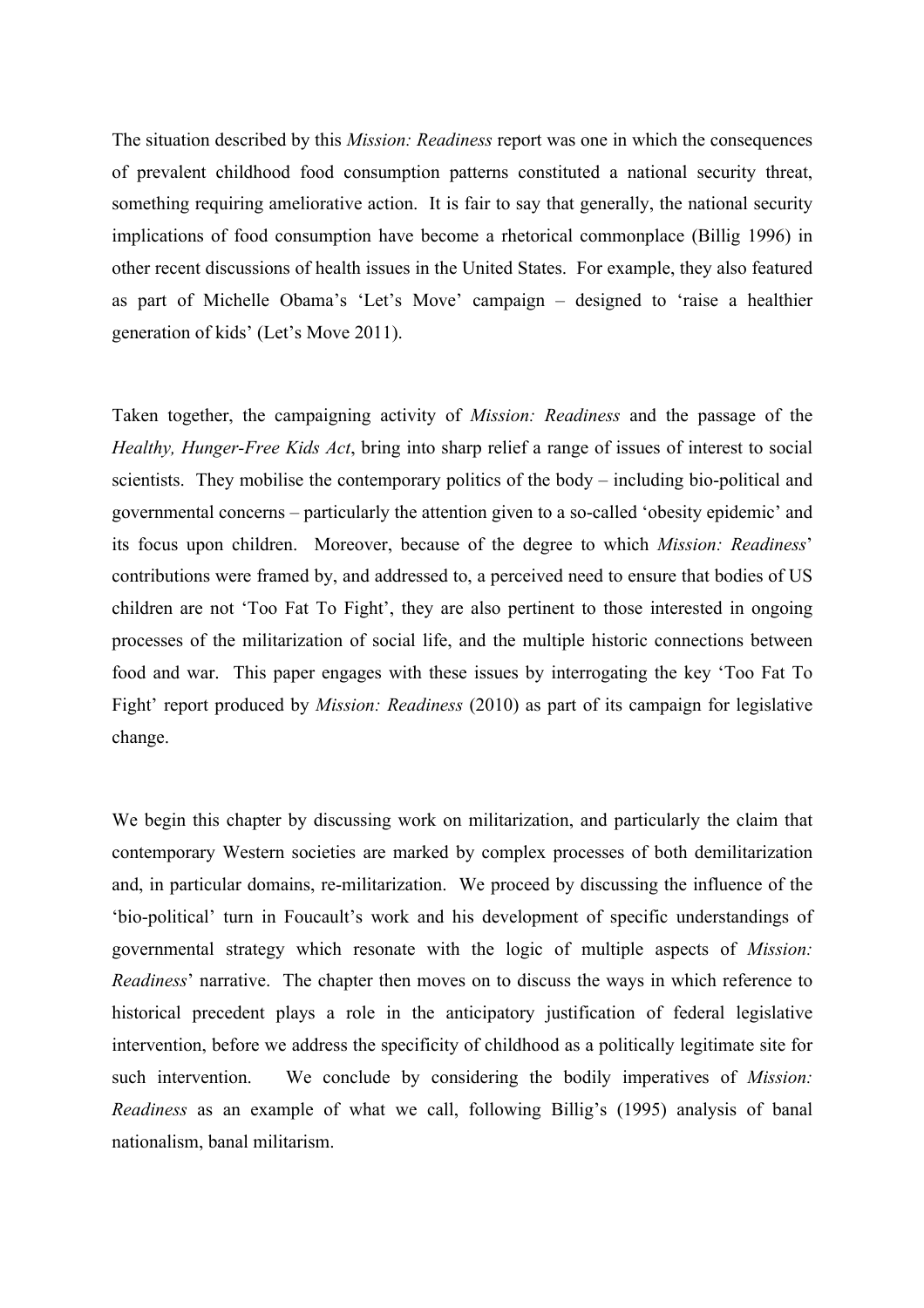### **Militarization**

The wider social relations and institutional arrangements of military power changed radically in the final decades of the twentieth century in most nations in the advanced industrial West. Traditional forms of mass military participation such as universal or draft conscription rapidly declined, having been the subject of much political opposition in the 1960s and 1970s. Militaries became much more capital rather than labour intensive, and smaller, allvolunteer and professionalized forces developed, increasingly transformed by technological reconfiguration and, in recent decades, by privatisation. In terms of a lessening of direct disciplinary engagement with civilian bodies then, Western societies arguably underwent a certain demilitarization over the last four decades. However, in other crucial political and economic respects, the preparation, support, and prosecution of war remains undiminished or indeed heightened.

Military spending has been consistently high over the past four decades in the Western world, and has increased significantly in the decade since 9/11 (SIPRI 2011). As Bacevich (2006) notes, the political economy of the US in particular is still heavily militarized, in terms of the political influence of the defence sector; the percentage of the federal discretionary budget (approx. 60%) that goes on military spending; and the unanimity of thinking about war, security and foreign policy that emerges amongst political leaders – a 'military metaphysics – the cast of mind that defines international reality as basically military', as Mills (1956: 222) put it over 50 years ago. Not only does this 'military metaphysics' remain sacrosanct in Washington (Bacevich 2011), Lutz argues that support for the military and the legitimacy of having and deploying vast military force have become key tenets of American political and cultural life more generally, referring to such extensively-held beliefs as the 'military normal'. There is no institution more widely revered in the US and whose financial and moral support is thought more unquestionable both in the halls of Congress and in wider public life than the military (Lutz 2009, Bacevich 2006). Lutz points to the reproduction of the military normal, the normalization of warmaking as the American way of life, via multiple means including the work of the Pentagon media and public relations machine, whose \$3bn annual budget encourages civilians to support the activities of the troops.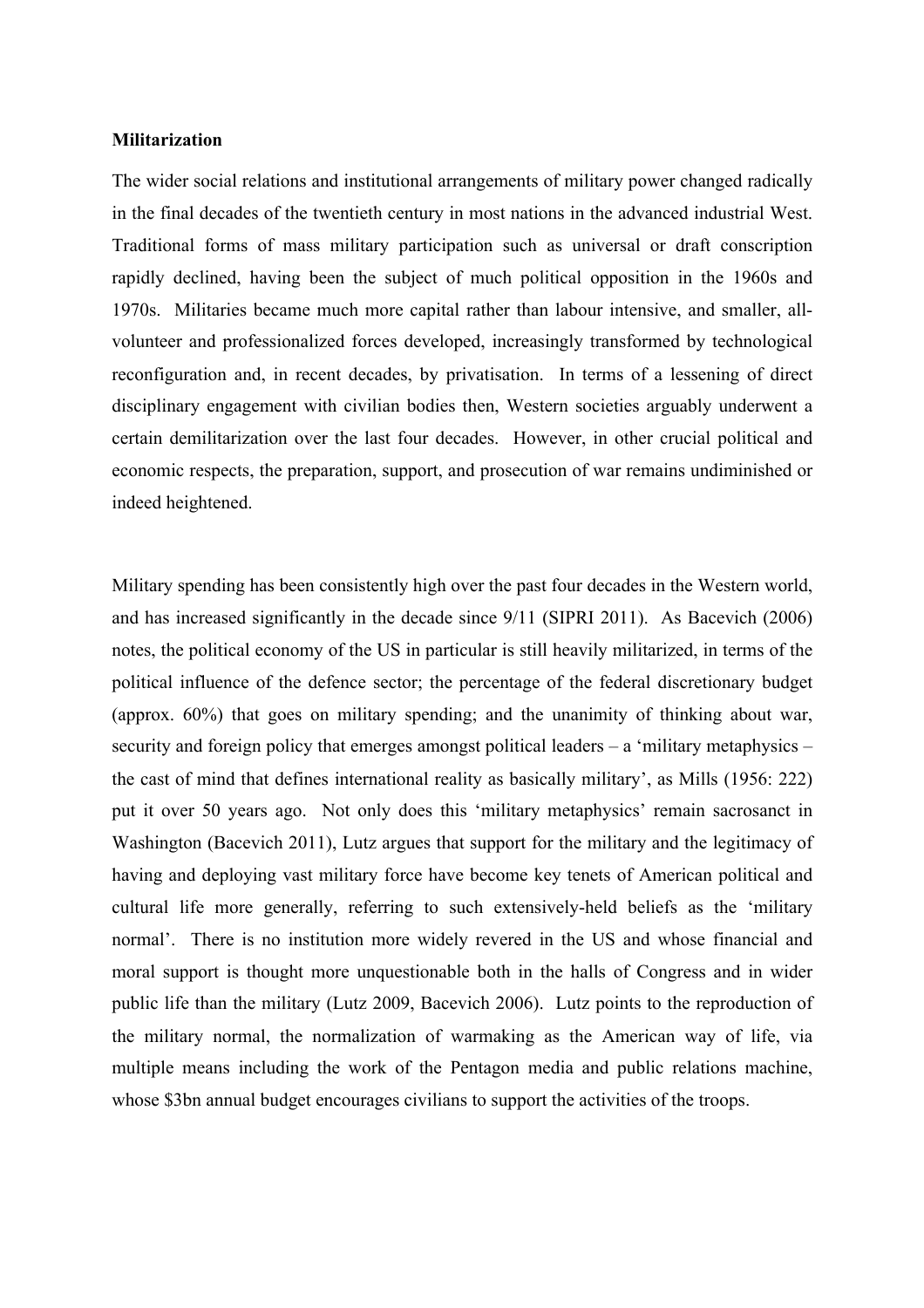Notwithstanding this support and the increase in vicarious engagement with war and the military via the media, the aforementioned key shift in *direct* military engagement with citizens' lives was one of the developments that led some commentators in the 1990s to propose the existence of 'post-military society' (Shaw 1991). Most civilian lives in the West had become increasingly insulated from direct war preparation, which had become the exclusive sequestered domain of third-party professionals. The socialisation of the young was increasingly pacific. In post-conscription states with progressively professionalized and privatised militaries then, it was difficult to see direct military service as an integral part of citizenship.

Indeed, debates around the meaning of 'active citizenship', an increasingly prominent motif within various, particularly neo-liberal, political discourses in the West in recent decades, invoked numerous figures – from the responsible job-seeker to the sovereign consumer, the engaged public sphere debater to the community stakeholder – but only rarely invoked any form of martial sacrifice within their remit. Citizenship thus increasingly became understood to be, and accepted as, post-military in the contemporary West. For example, in the UK, 2011 saw the introduction of the first formal legislation for a Military Covenant, instituting in law reciprocal relations and obligations between the Nation and those who choose to serve in the Armed Forces. While this development could be read on the surface as an example of remilitarization, establishing the idea of a national debt to a military that had been in continuous active service for the past decade, it also spoke of an attempt to shore up an understanding of duty that had previously been unnecessary to articulate. The subtext to this legislation was that this understanding might otherwise wane in the public consciousness, as it was no longer implicit through any sort of universal experience.

Our analysis of Too Fat To Fight is located within this curious, somewhat contradictory context of processes of both demilitarization as well as, often cultural and affective, processes of re-militarization in the West in recent decades. As Geyer notes, militarization – 'the contradictory and tense social process by which civil society organizes itself for the production of violence' (1989: 79) – is a wide-ranging, multi-faceted and sometimes uneven development rather than a simple, homogenous process. It is also worth thinking about the arguments of Too Fat Too Fight in a context where the dominant modes of destruction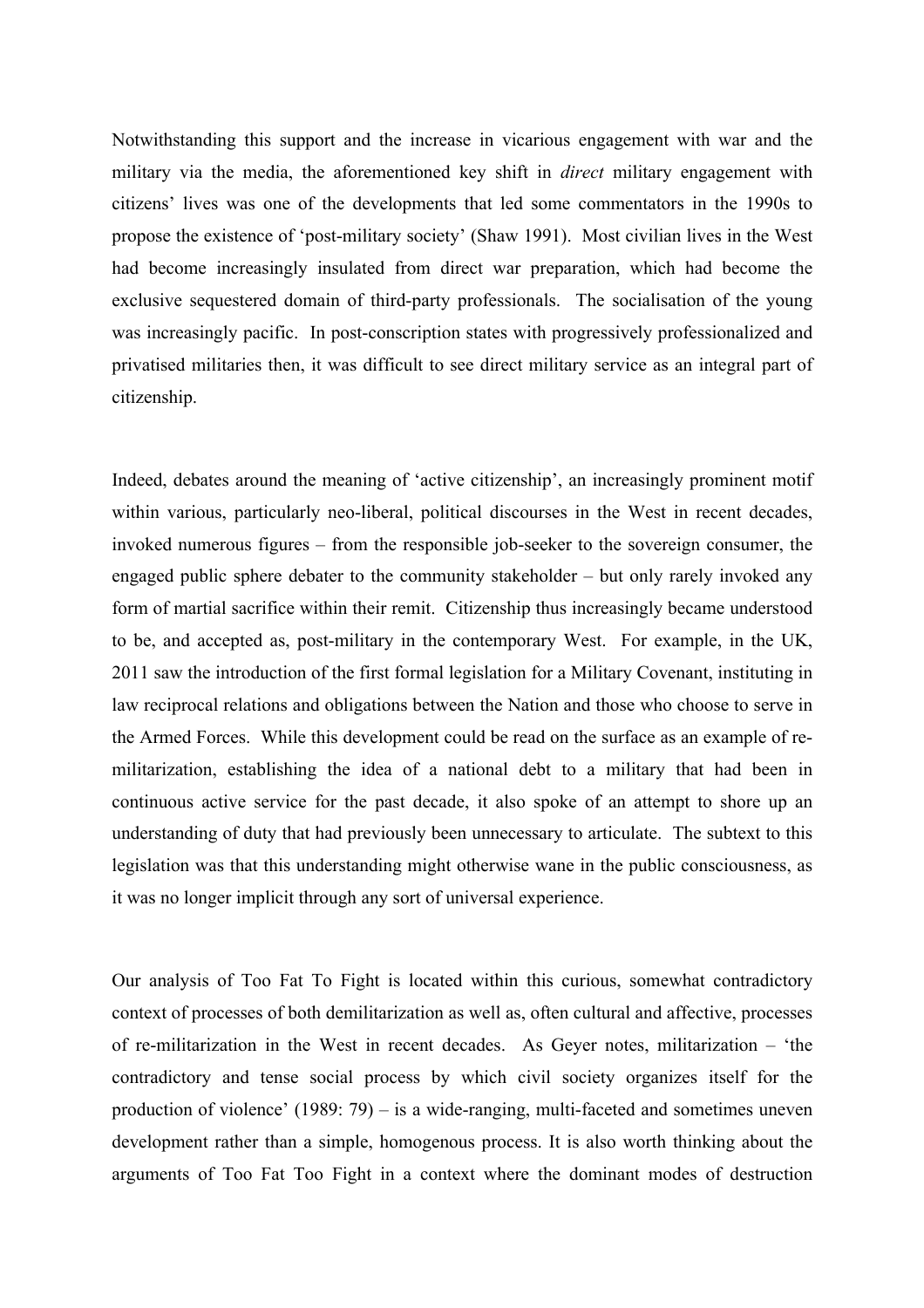employed by Western militaries have been reshaped so radically in recent decades that it is no longer entirely clear that universal standards of physical fitness bear any obvious, direct, and consistently meaningful, relation to these new forms of warfighting and the defence of the nation.

This eponymous concern, of what it might actually mean 'to fight', now and in the future, is an issue that receives minimal attention in Too Fat To Fight. However, it is worth noting here that Shaw (2005) claims that the central guiding principle of what he calls the new way of Western warfighting that emerged from the 1990s onwards was the transfer of risk away from the body of the Western soldier. While this often meant relying on others to take bodily risks on the ground, such as local allies or private military contractors, most importantly it meant a heightened role for technology and specifically for air power. Increasingly then, Western warfighting in many recent conflicts has meant bombing from afar, and the physical demands of occupying hostile territory have necessarily receded as and when the prosecution of war followed this virtual/virtuous model (Ignatieff 2001, Der Derian 2009).

Clearly, the physical demands of the various manifestations of 'fighting' will differ, according to whether they involve, for example, elite aviation, signals operation, frontline combat or drone control. The point we wish to make is simply that some of the many activities that increasingly constitute Western 'fighting' may be becoming less obviously and meaningfully defined by a primary and undeniable reliance upon physical fitness and martial prowess. Of course, that Western military cultures nonetheless continue to place great emphasis upon cultivating specific regimes of physicality amongst all recruits should clearly be understood partly in terms of the subjective entrainment of other qualities and values beyond physical prowess – particularly collective traits such as solidarity, teamwork, command, and discipline. The extent to which such inculcation is now becoming the primary function of what is arguably an otherwise zombie idiom of physicality and traditional martial training, potentially unconnected to some contemporary forms of Western war-fighting, is a question that lies beyond the remit of this chapter. However, it is also worth noting here that the heart of muscular physicality beats extremely strongly beyond the official domains of basic training, into the makeshift gyms that soldiers build for themselves in every desert encampment or floating base they occupy – arguably leisure-time arenas for the simulated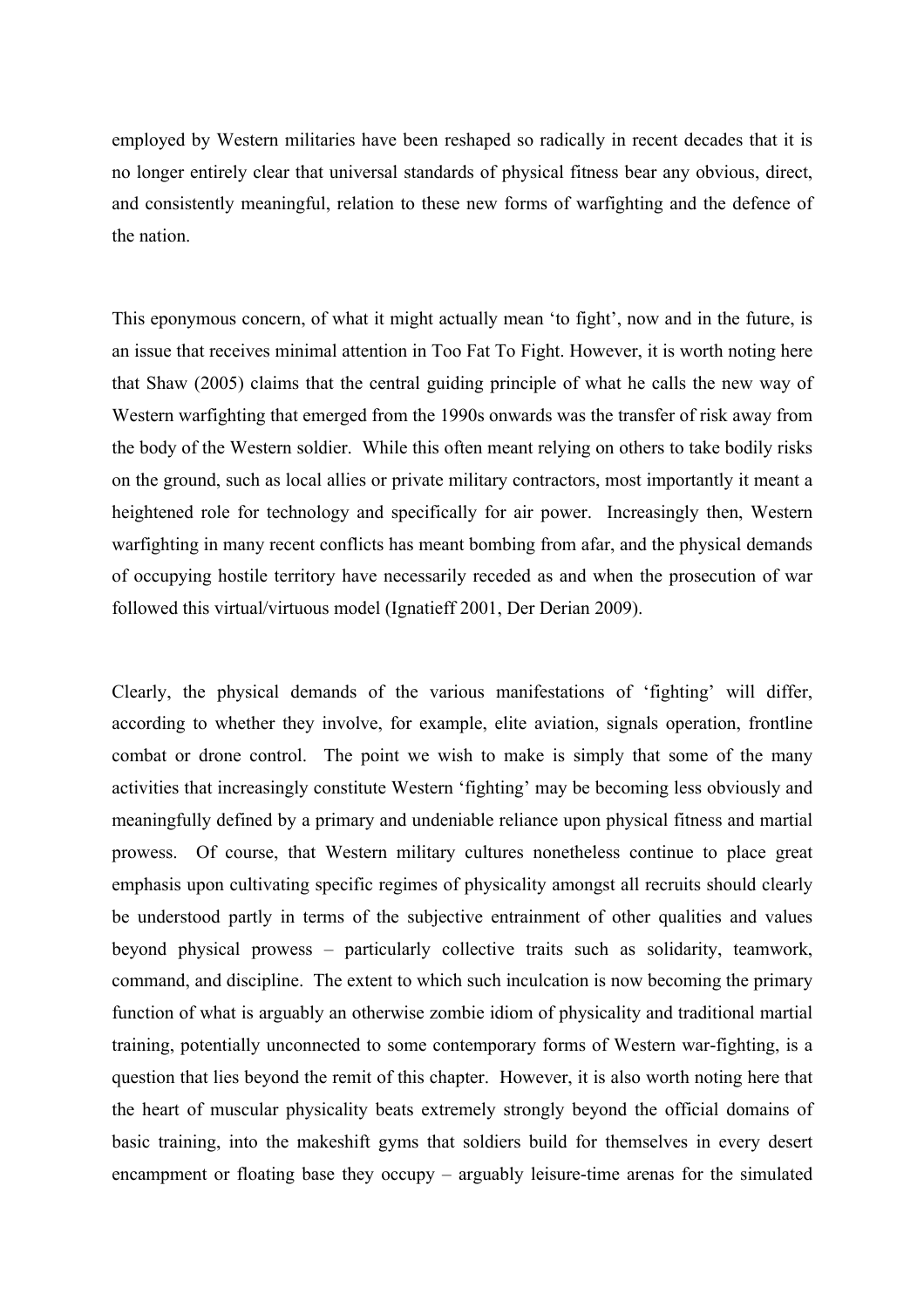performance of a muscular military identity that may be increasingly denied in the surveillant working mode. Official and unofficial military cultures are thus partly characterized by forms and modes of embodiment that may be symptomatic and even baroque. In the context of this chapter, however, the issue we wish to flag is simply that, alongside the aforementioned shifts in direct disciplinary engagement with civilian bodies in postconscription states, any straightforward equation of 'fighting' with physical prowess is questionable even for those militarized bodies that are involved in contemporary Western warfare.

We now turn to further analysis of some of the details of Too Fat To Fight, initially via an engagement with Foucault's work on governmentality and bio-power.

## **Governmentality and bio-power**

The relatively recent translation of many of Foucault's lectures (specifically Foucault 2003, 2007, and 2008) has added to the body of material available in which he is concerned with aspects of the rationality of government – usually framed as his work on 'governmentality'. Work in this area has been developed notably by people such as Dean (1999) and Rose (1999a, 1999b, 1998) in order to make sense of the operation of neoliberalism in particular. Neoliberalism is understood, by such authors, as a mobile political formation, or a form of bio-power, which deals with bodies, the emergence and regulation of life, and the ways in which attempts are made to conduct the conduct of others in particular ways. That is, action is taken upon actions in pursuit of disposing people to do things (Foucault 1982: 220). In such work, the term bio-power is used to refer to the 'the set of mechanisms through which the basic biological features of the human species became the object of a political strategy' (Foucault 2007: 1).

Recently this work on bio-power, bio-politics, and governmentality has been very influential upon social scientists operating at the intersection between sociology and geography (Guthman 2011, Evans 2010, Guthman and DuPuis 2006) in relation to food security, and the body, as well as upon other sociological studies of nutritional science (Coveney, 2006), television documentaries, and reality TV dealing with obesity/fatness (Rich 2011, Inthorn and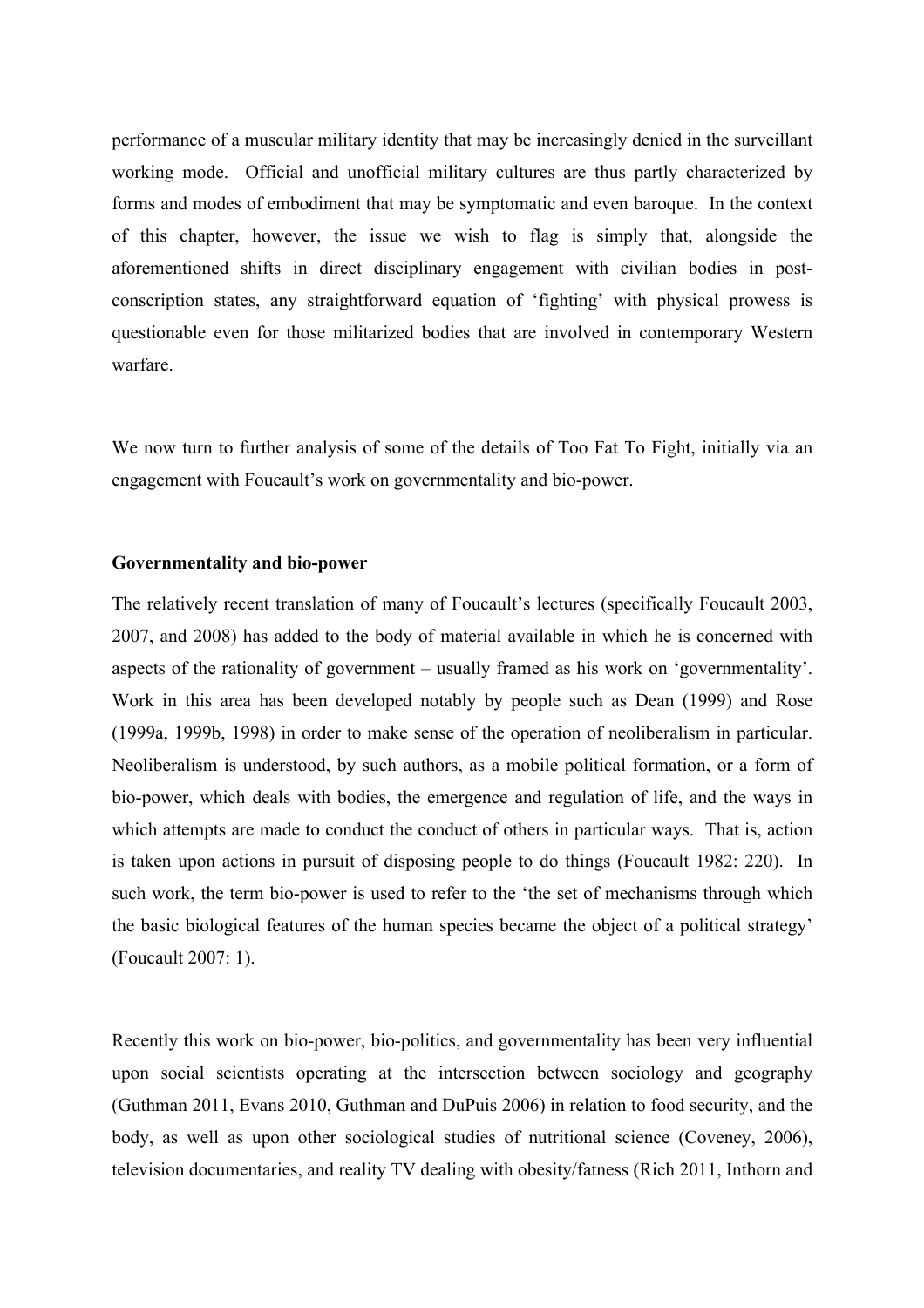Boyce 2010, Ouellete and Hay 2008). It has also been central to work exploring the regulation of life in the War on Terror and the wider 'liberal way of war' (Reid 2006, Dillon and Reid, 2009) as well as the anticipatory bio-political governance of insurgency (Gregory 2010, Anderson 2010, 2011, 2012).

According to Rose (1999a: 154), one key process under neoliberalism is best understood via the term 'responsibilization', whereby people are expected to be 'active citizens', and, in effect, govern themselves. They are expected to make their choices responsibly, and negotiate various risks on the basis of the expert knowledge put into circulation (Dean 1999: 146). As Rose puts it, health, specifically, is expected to come from 'the market, expertise and a regulated autonomy' (Rose 1998: 162). We get a fairly clear idea that this is one type of logic that is at stake in this context by looking at how *Mission: Readiness* articulates a mode of addressing the so-called obesity epidemic: 'To reverse this epidemic of childhood and adult obesity will take a concerted effort by individuals, the private sector, and various governmental and non-governmental agencies' (*Mission: Readiness* 2010: 4). The order of presentation of who is involved – individuals, private companies, government – is perhaps revealing of a particular hierarchy of valorisation and responsibilization. Certainly, in this regard, it is interesting that *Mission: Readiness*' (2010) report contains some superficially curious praise for food companies, even as they make clear that their actions are insufficient to provide a solution: 'The snack food and beverage industries are to be commended for current efforts to voluntarily improve the nutrition of products sold in schools, but in the long run the only way to be certain that science-based guidelines are implemented nationwide is by setting national standards.' (*Mission: Readiness* 2010: 5). This cannot simply be explained by reference to the affinity of interest between food industry, health professionals, government and mass media as captured by Dixon and Banwell's (2004) notion of the 'Diets-Making-Complex'.

However, there are other logics at stake in *Mission: Readiness*. In his recently published lectures, Foucault refines aspects of some of his well known earlier work by supplementing his distinction between sovereignty and discipline as ways of organising politics, by adding in reference to security. Security, he suggests, is related directly to a specific 'unit of regulation' – that is the 'population' (see Guthman and Dupuis 2006: 443). Security tends to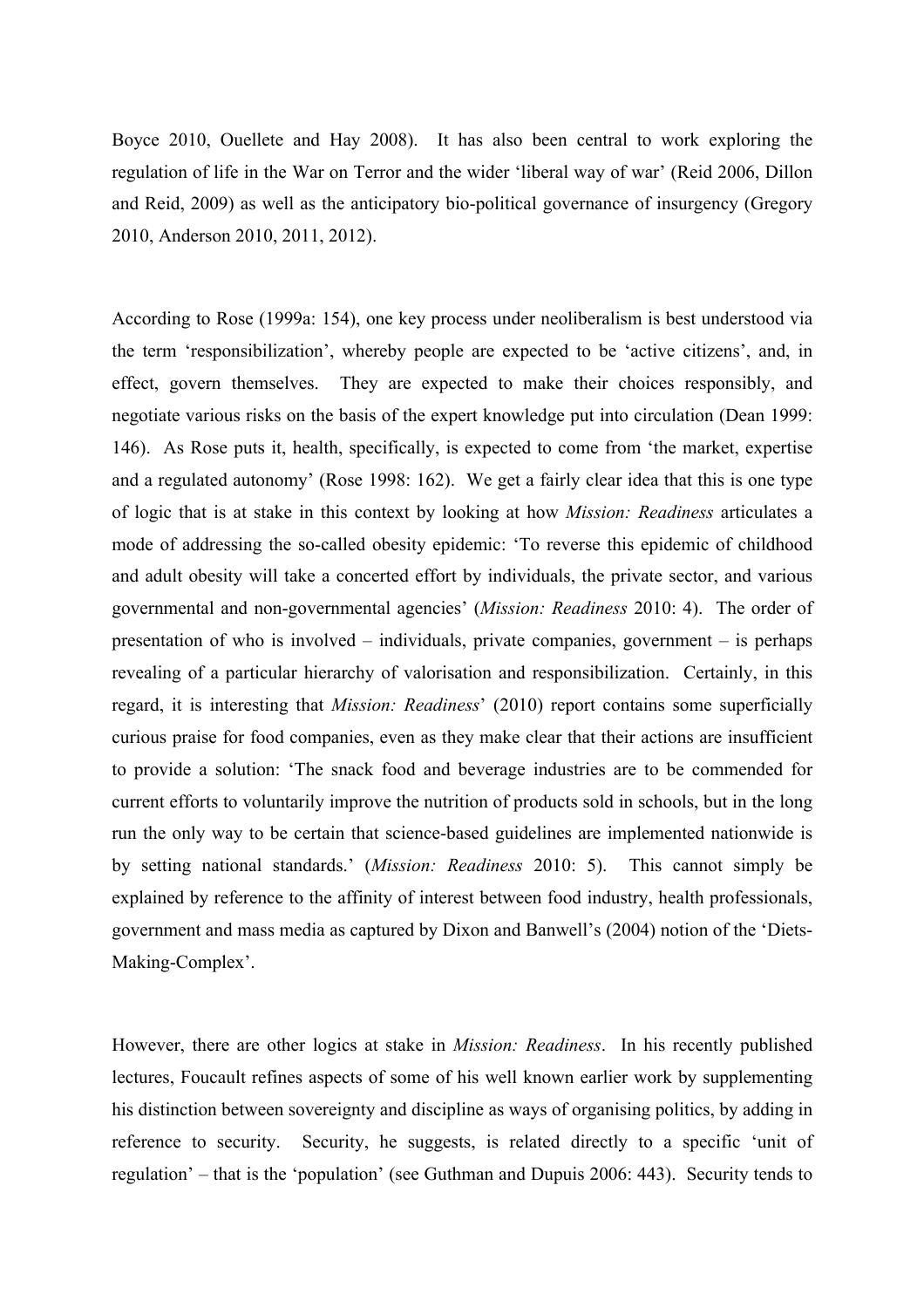involve processes other than exclusion or quarantine, utilises an epidemiological diagnostic logic, and involves a tactical engagement with 'epidemics', aiming to prevent their spread (see Foucault 2007: 10). This bio-politics relies upon the measurement of aspects of a population, followed by interventions aimed at encouraging movement in a particular direction. In the context of an epidemic – say a so-called 'obesity epidemic' – it is therefore reliant upon diagnosis of a problematic situation, often a situation constructed as likely to intensify and get worse, followed by provision of a solution aimed at turning the tide. This preventative, and pre-emptive, logic requires a strategy that is 'focused on a possible event, an event that could take place, and which one tries to prevent before it becomes a reality' (Foucault 2007: 33). As Anderson (2010) notes, anticipatory action, folding the future into the here and now as a cause and justification for current activity, has increasingly become a key means through which the emergence and regulation of life is governed in contemporary liberal democracies, particularly in the domain of security. He points out how specific strategies of pre-emption, precaution and preparedness are being 'deployed once specific futures have been made present through practices of calculation, performance and imagination' (p.791). Further, it is worth noting that pre-emption rather than deterrence has become the hallmark of recent US foreign policy, and is arguably now 'the official military strategy of the United States' (Massumi 2007: 4). Indeed, Anderson (2012: 34) suggests that emerging logics of 'counter-terrorism and counter-insurgency may herald a "new normal" of perpetual peace-war in which threats are acted on before they emerge as threats'. Further, as Virilio reminds us, the militarized state's pre-emptive gaze is not only directed outwards but also turns inwards, exhibiting a 'panicked anticipation of internal war' (2002 cited in Shapiro 2009: 28).

We suggest here that the rhetoric of the Too Fat To Fight report from *Mission: Readiness*, and the legislation that was ultimately passed, may be understood in terms of this logic of threat and anticipatory action. The epidemiological calculation that a proportion (specifically, 27% of young people between 17 and 24) of the current population are beyond a certain BMI threshold, making them potentially unsuitable for future military service, is specifically imagined as something which will 'threaten [...] the future strength of our military' (*Mission: Readiness* 2010: 1) and therefore threaten US national security. An indication of a possible future – one in which a higher proportion of the population will be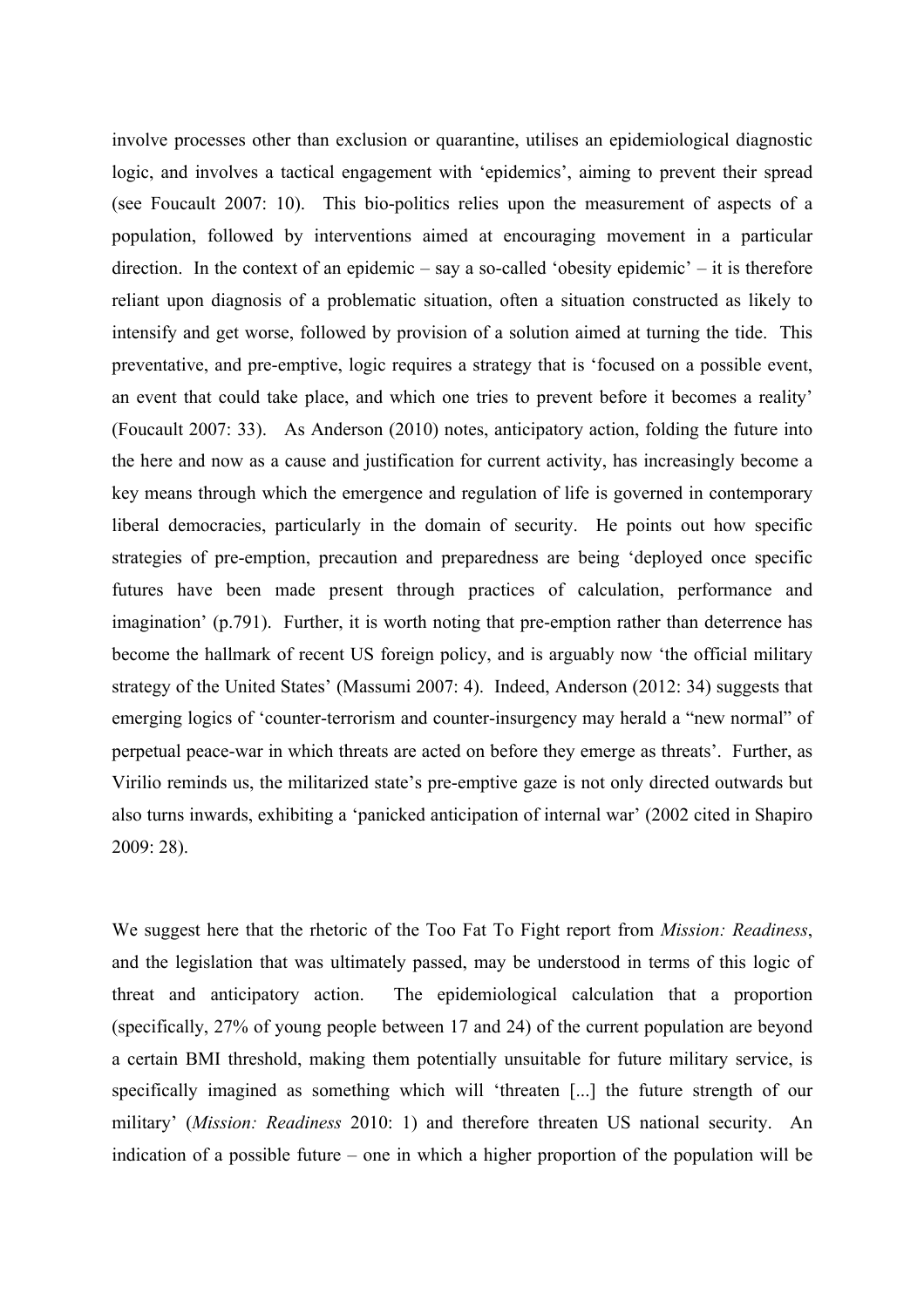unfit for military service, considered too fat to fight – is thus constructed as a situation that can be anticipated and should be avoided. Furthermore, this anticipatory action should be pursued by targeting a specific population – children, and on a national level.

### **Historical precedent**

Analytically, it is important not to proceed at this point as if the proposal and passage of the *Healthy and Hunger-Free Kids Act* 2010, was some brand new notion without historical precedent. Indeed, the supposed national security implications of rising rates of obesity have been debated publicly in the US fairly regularly within the US during this century (Guthman 2011: 55, also see Marchione 2005), being repeatedly described as a 'national security issue' as is the case also in *Mission: Readiness*' report.

There is, of course, historical precedent for the type of concern that underpins *Mission: Readiness*' position, and for interventions targeted specifically at school food provision. The health of the nation has often been 'read off' the bodies of its citizens, or, at least, off the proportion of such bodies that are regarded as fit for military service, and action taken to address any problem, or potential future problem (pre-emptively). As well as being epidemiological, this form of reasoning is also cosmological in Mary Douglas' sense in that: 'Images of the "microcosm" – the physical body – may symbolically reproduce central vulnerabilities and anxieties of the "macrocosm" – the social body' (as discussed in Bordo 1993: 186, see specifically Douglas 1966: 115 and 128).

According to Carden-Coyne (2005: 80), in the USA of the 1920s: 'Fat men were seen as a direct reflection of the degraded state of the nation'. Similarly, there was, according to Helstosky (2004: 119) much discussion of 'racial degeneration' centred on the fitness to fight, or lack thereof, of the population under Italian Fascism. Related concerns about what was euphemistically known as 'national efficiency' (see Searle 1971) also arose in the early twentieth century United Kingdom in response to the Boer War, and the frequency with which men were rejected as physically unsuitable for military service – 34.6% between 1884 and 1902. The debate that ensued resulted in the passage of the Education (Provision of Meals Act) 1906 which established UK local government responsibility for meal provision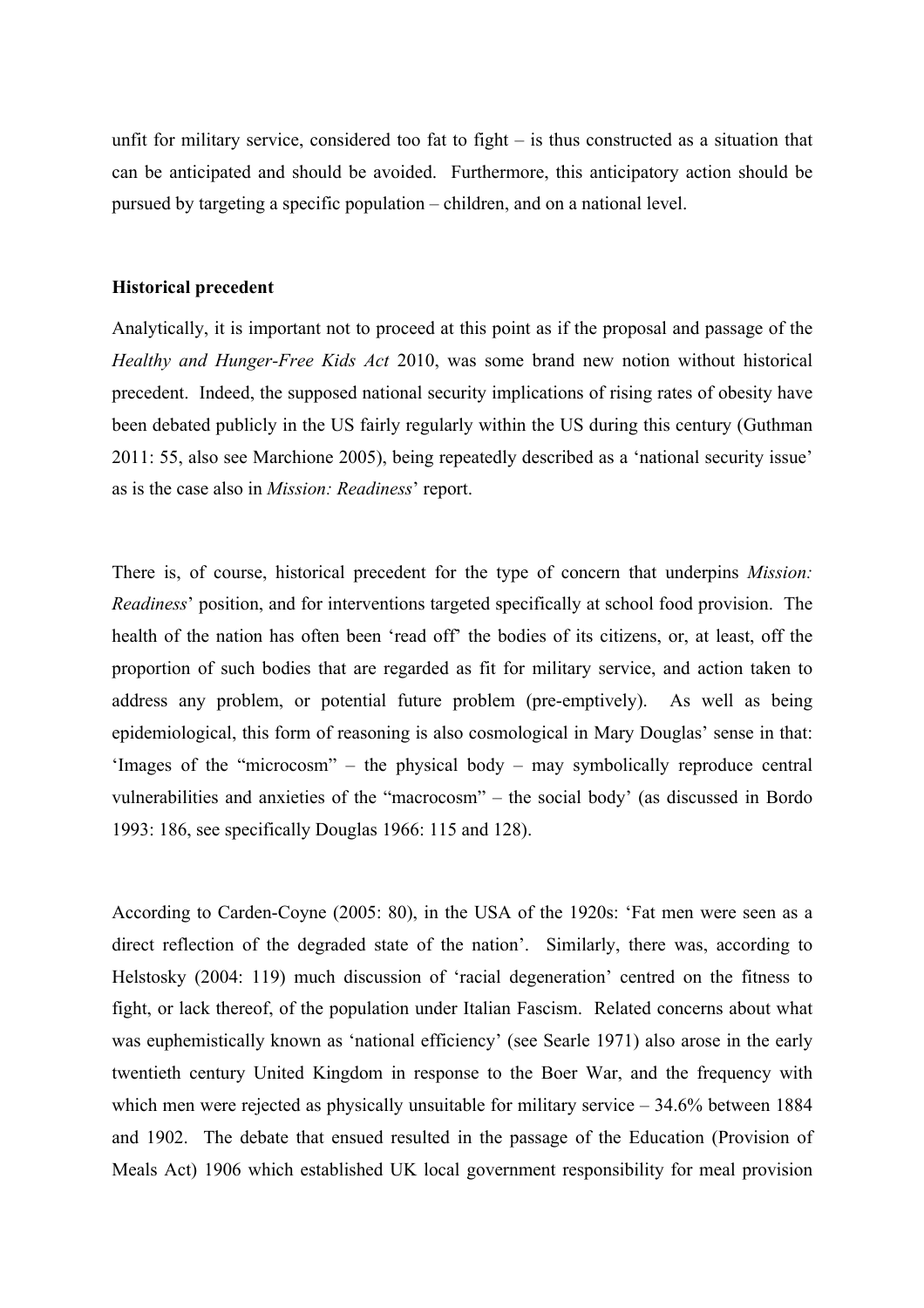for school pupils living below a threshold of poverty (see Burnett 2004 and 1989, Gustafsson 2002).

Returning to the United States specifically, Federal government involvement in school meals began in earnest in the 1930s after forty years of much less formal organisation on a local scale (Poppendieck 2010). Broadly speaking, according to Nestle (2007) there was initially an incitement to eat more so as to address dietary deficiency and malnutrition from 1890 until the 1960s, including an intense period of attention during the food crises of 1907-1917 that led to the use of school lunch programs to address malnutrition and undernourishment (Levenstein 2003: 112-113). After that, in the 1960s, there was a contrary incitement to eat less in the face of surplus/abundance with an accompanying interest in school meals (Nestle 20007, Levenstein 2003).

Previous political entanglements with school meal provision in the US have also included their specific targeting as a site for repeated so-called 'wars' with the attendant moral polarisations around patriotism – and the possibility of being 'with us or against us'. According to Poppendieck (2010: 53-83) in her recent account of these 'food fights', US school lunch provision has been, at various times, attributed significance in relation to five such wars. There was the 'war on poverty' and the 'war on hunger' in the 1960s. Then, in the 1970s, there was the 'war on waste' and the 'war on spending'. And, of course, more recently we have the 'war on fat/obesity' which is of most interest here.

Of course, advocating any sort of (uniform) national regulatory standard is a difficult prospect in the United States' Federal system, potentially inviting counter-arguments equivalent to those made about 'nanny-statism' in the UK. Indeed, writing about US obesity during George Bush Junior's second term as President, Ouellette and Hay (2008: 476) make precisely this point. Despite their focus upon individuals, the private sector and then government being the entities involved in addressing the problem of fitness to fight, *Mission: Readiness* do acknowledge that the nature of the problem requires a rather systematic approach – hence their advocacy of federal/national intervention in the form of the legislation. As the report puts it: 'creating the right conditions to move a whole society to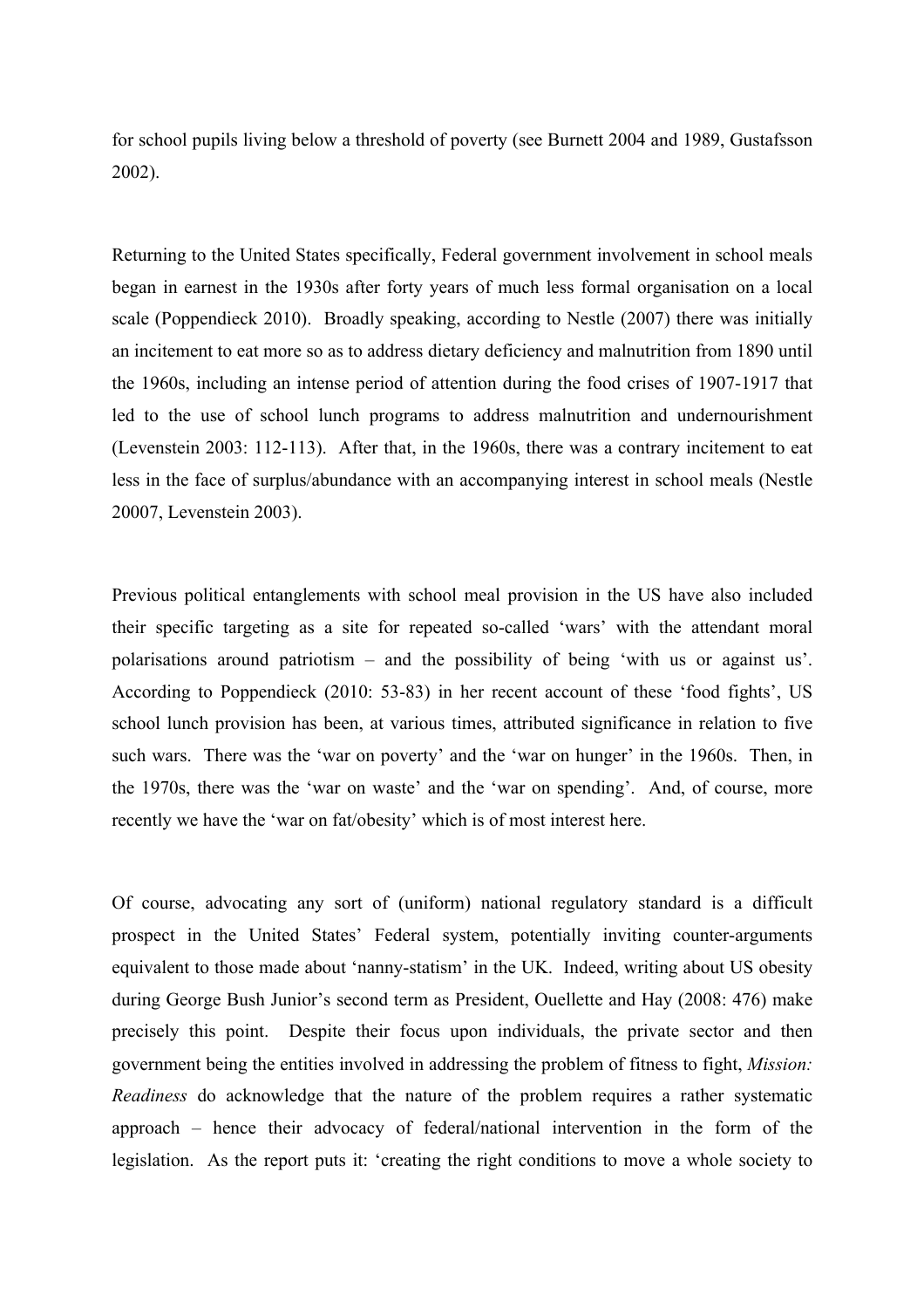become more fit is a national challenge' (*Mission: Readiness* 2010: 4). A national challenge logically requires a national solution, and hence justification for national legislation.

Because of the ideological difficulty faced in advocating federal intervention of this type, *Mission: Readiness* specifically orients itself to historical examples of similar intervention and their apparent past successes. Specifically, under the heading 'America's Military Leaders Have Sounded the Alarm in the Past', the report makes reference to the role of General Lewis Hershey in facilitating the passage of the post-World War Two National Food Lunch Program in 1946:

*Military leaders have stood up before* to make sure America's youth had proper nutrition for a healthy start in life [...] Once again, America's retired military leaders are alerting Congress to a threat to national security. The basic fact is that too many young American men and women are too fat to fight

(*Mission: Readiness* 2010: 2, emphasis added).

The intervention of 1946 is therefore constructed as a form of legitimating 'precedent' for the current intervention, with the generals of *Mission: Readiness* cast in the role of Hershey, sounding the alarm. It is important to note that, in 1946, shortly after World War Two, the emphasis of the intervention was solely upon addressing nutritional inadequacy and providing more nourishment for those identified as underfed. While the proposed legislation in the current case, the *Healthy and Hunger-Free Kids Act*, is also partly directed towards 'inadequacy' on the level of the population – the stated desire to produce freedom from hunger – it is also firmly directed at producing 'health' via the prevention of obesity and overweight. These are aims which are, in part, likely to be in tension with one another. While this tension is acknowledged by the report, the legislation and the intervention in relation to School Lunches specifically is constructed as a strategy to provide a future that is both healthy *and* hunger-free (*Mission: Readiness* 2010: 6). In the following section, we explore the reasons for the recurrence of this focus upon schools, and therefore upon children, as the site for regulation.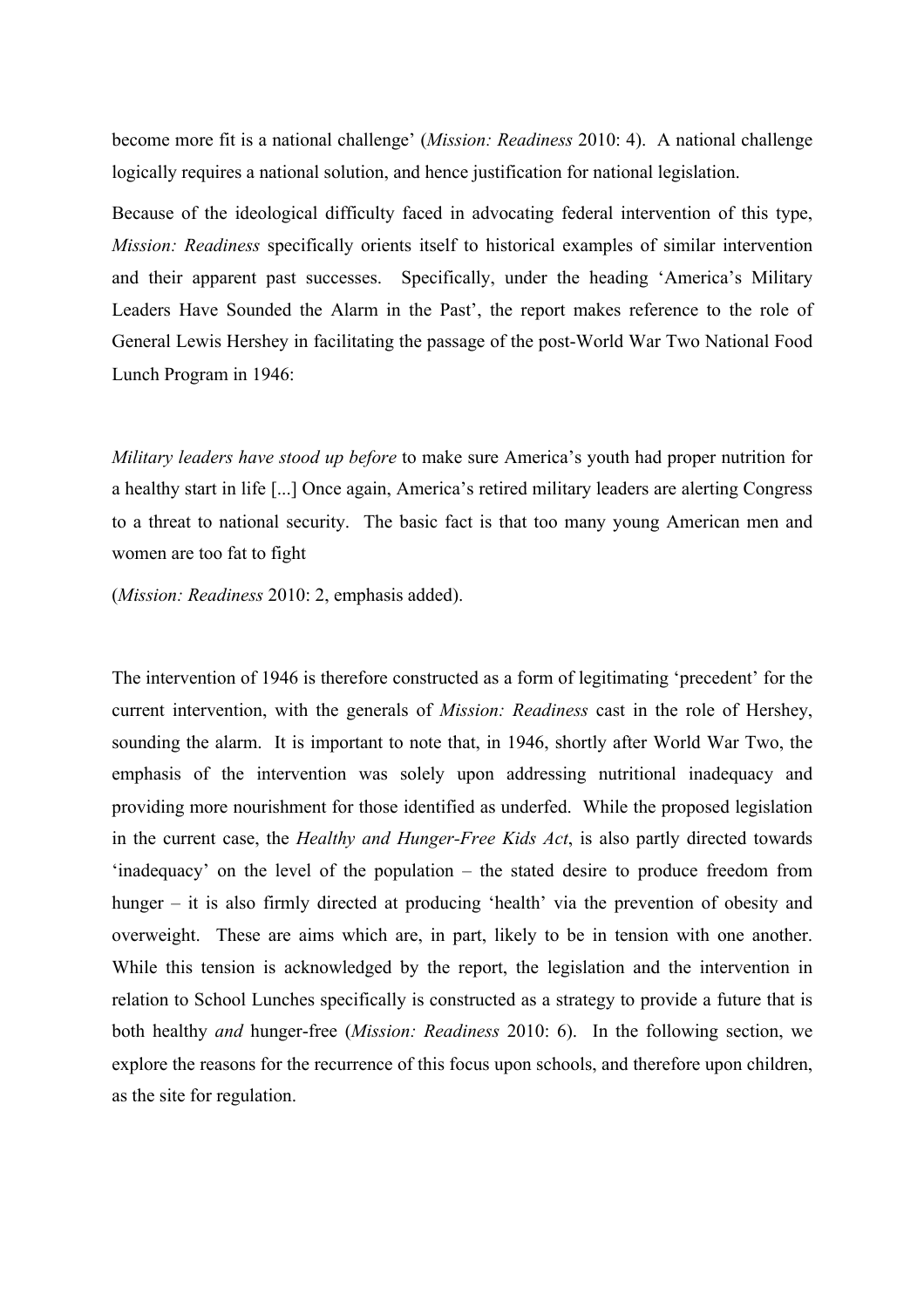#### **Children as a suitable site for intervention**

School lunches, and therefore children, and their bodies, are deemed a suitable and legitimate site for intervention of this sort for several reasons. The sovereignty of children as social actors tends to be considered problematical, so they can be a legitimate 'site' for state intervention – usually enabling government to side-step claims about 'nanny statism' (Colls and Evans 2008, Bacchi and Beasley 2002). Children are very often assumed not to be fully responsible for their own risks and choices; they are considered to be not (yet) active citizens/consumers. They are, instead, unfinished citizens, 'human becomings' rather than human beings in Lee's (2001) formulation. They are works in progress, who can be helped, or 'disposed' towards a future of active citizenship, but who are not there yet. As Beier (2011) notes, childhood is thus also an important site for the maintenance and reproduction of militarized knowledges and practices.

Moreover, even in a context in which neoliberal bio-power is in operation, there is a persistent sense that society has some sort of collective responsibility for children. As James, Jenks and Prout (1998) put it, there is considerable social capital tied up in children as the future. Since they are viewed as 'future adults (and the future nation)' (Evans 2010: 34) they are seen as being in need of protection from various forms of social evil – obesity included. The extent to which the children of the US constitute the future of the nation – and are constructed as the potential well from which future soldiers are drawn – is also clear from *Mission: Readiness*' document and the arguments contained therein

In discussions of both public policy and in marketing, children are, according to Colls and Evans (2008: 625), constructed as being marked by both an *incapacity* and an *unwillingness* to eat healthily (see also Burridge 2009). The extent to which they are assumed to prioritise pleasure over health, and need to be disposed to do otherwise is captured neatly by Coveney's (2006) term: 'nutri-pedagogy'. As unable *and* unwilling to eat properly without being equipped with the tools to exercise their active citizenship, children are therefore constructed as a legitimate site for intervention – they need 'nutri-pedagogy' to dispose them to future suitable behaviour.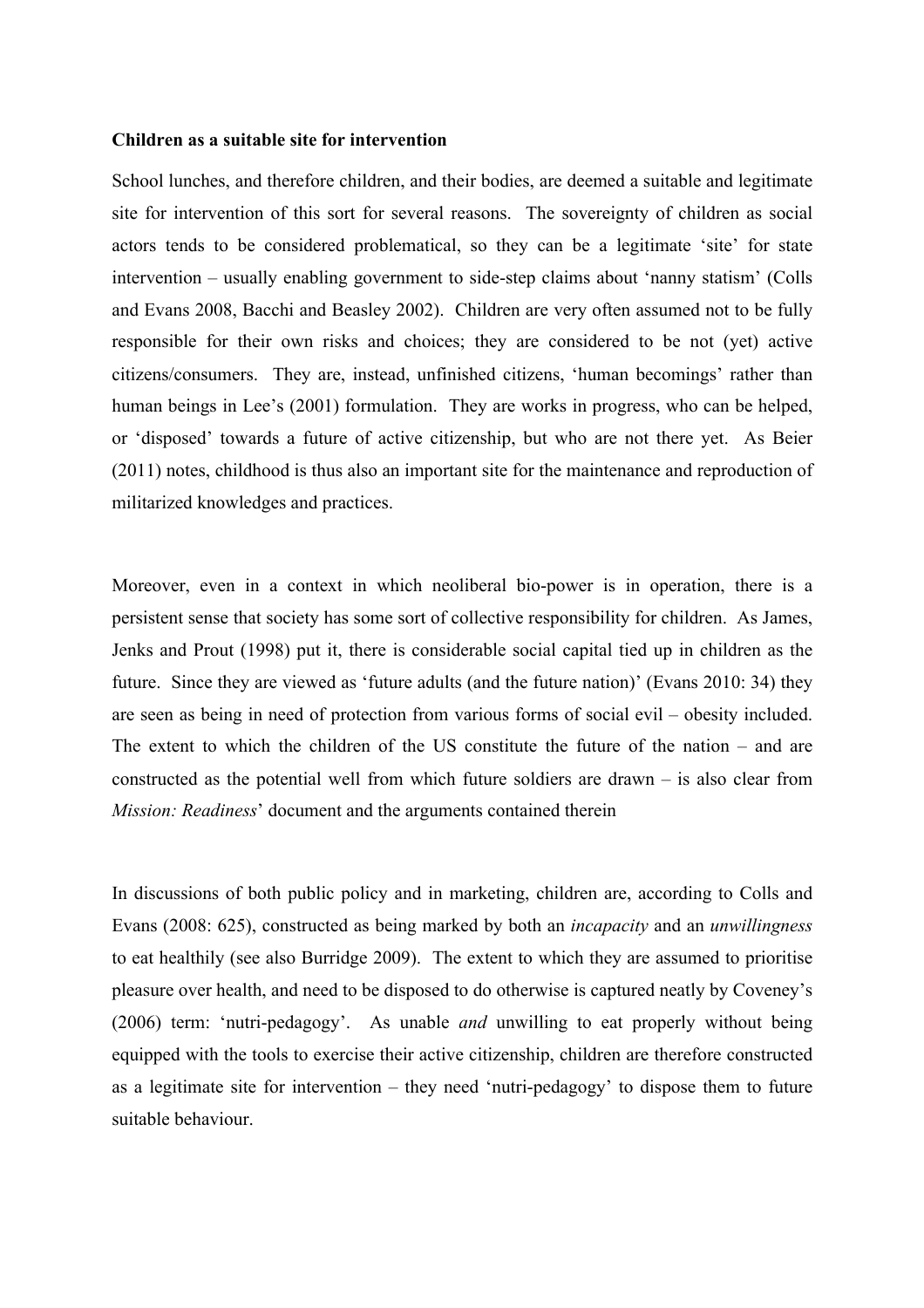As well as being more legitimate ideologically, due to the unfinished status of children as 'non-citizens' (Bacchi and Beasley 2002), there is, of course, also a sense in which action upon children – directed towards a future – fits with the preventative, pre-emptive logic identified by Foucault's work on 'security'. As Evans (2010: 30) puts it: 'Action taken on children is [...] deemed more likely to succeed because it is more *pre*-emptive'. Indeed, in her account of the ways in which discussion of the future threat posed by obesity functions affectively, Evans (2010: 23, original emphasis) analyses some of the ways in which a focus upon children works to 'make dystopian [obese] futures *felt* as present realities'. Such possible futures are invoked to justify change in the present. These include the future to be avoided – the possible future of a higher proportion of people not being able to serve in the military which represents a 'potential threat to our national security' (General Johnnie E. Wilson cited in *Mission: Readiness* 2010: 1) – as well as the future to be facilitated – where a higher proportion of eventual adults are capable of meeting the military's criteria for service, with less of them being considered 'too fat to fight'.

The situation is one in which present action upon children is constructed as disposing them *in* the present, and disposing them *for* a future, equipping them with the knowledge to make future (responsible) healthy choices as active consumer/citizens. The legislation is about conducting their future conduct, disposing them to be healthier in the present and immediate future by restricting what they can access at school, and equipping them to be active consumer-citizens in the longer-term future. And, for *Mission: Readiness*, it is therefore about making a higher proportion of adults than is currently the case potentially available for military service in the future – by intervening before those adults are fully formed.

# **Conclusion: banal militarism**

At this juncture, and having highlighted some of the details and rhetorical construction of *Mission Readiness*' narrative, we will conclude by returning to our opening discussion of militarization. Despite our point there that we should question the basis of any analysis that sees universal standards of physical prowess as clearly linked to the security of the nation – particularly given a post-conscription landscape but additionally given that the activities that constitute contemporary warfighting are being radically reshaped – our argument here is not that we should hence not take the pre-emptive, anticipatory logic of *Mission: Readiness*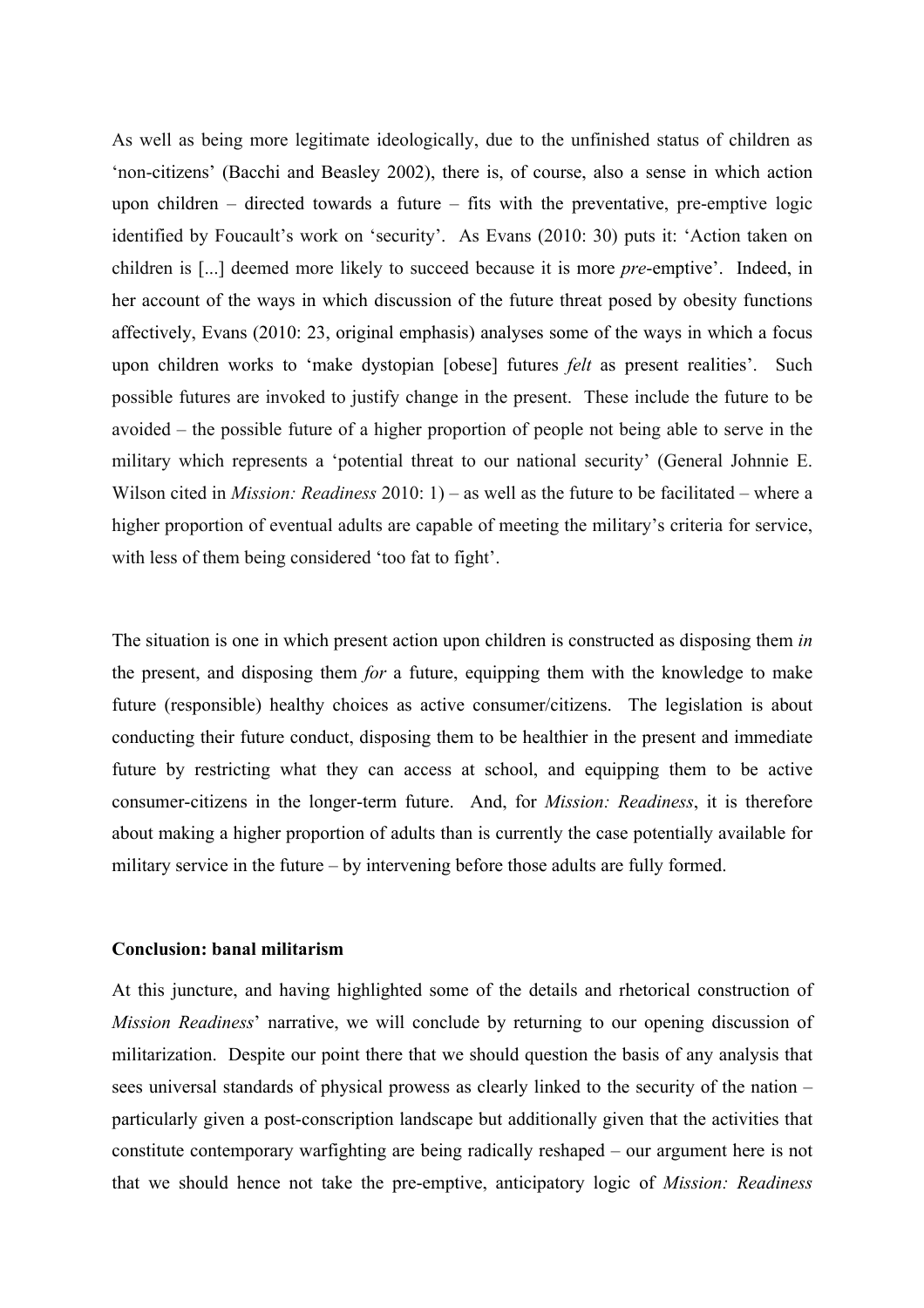seriously. Rather, it is that we should take it very seriously as, and perhaps as nothing else than, an explicit performance of what we call *banal militarism.* That the legislation passed through Congress so effortlessly, with such bipartisan support, clearly speaks of an absolutely unproblematic cultural resonance of the 'military normal' (Lutz 2009), of asserting the utility, even the necessity, of permanent war readiness; of the accompanying idea that war and soldiering bring positive benefits to the nation and to individuals; as well as of the standing within which (retired) military opinion is held in the United States.

Militarism is classically understood as 'a set of attitudes and social practices which regards war and the preparation for war as a normal and desirable social activity' (Mann 1987: 35). We adapt the term banal militarism from Billig's (1995) discussion of 'banal nationalism'. The two concepts are clearly related in many cases, although it is conceivable that instances of banal nationalism could emphasize a pacific tradition in the national imagination (notwithstanding that, as scholars such as Weber (2004), Giddens (1985) and Mann (1993) all note, the emergence of the nation state is fundamentally tied up with developing a monopoly of violence). For Billig, nationalism is an underlying framework for thought and action, explicitly articulated only rarely, but nonetheless reproduced and inculcated in everyday life at a continuous, subtle and often fundamentally embodied and affective level through mundane cultural interactions – for example, it is expressed in and inhabited through the musical stirrings of national anthems. Banal nationalism does not just rely upon the exceptional, sacrificial bodies of war then, and can be best thought of not as an explicit cognitive belief system but as the underlying and typically unexamined 'habitus' of the national body politic – a collective, socialised and inhabited orientation which, as Bourdieu (1977: 94) argues, is beyond consciousness – incommunicable and inimitable. As Scarry further argues, 'the body's loyalty to these political realms is likely to be [...] more permanently there, less easily shed, than those disembodied forms of patriotism that exist in verbal habits or in thoughts about one's national identity. The political identity of the body is usually learned unconsciously, effortlessly and very early' (1985: 109).

In deploying the concept of banal militarism, we are attempting to draw attention to the various everyday practices, techniques, and metaphors – in education, training, fashion, diet and so on – through which war occupies bodies and militarist principles and ideals are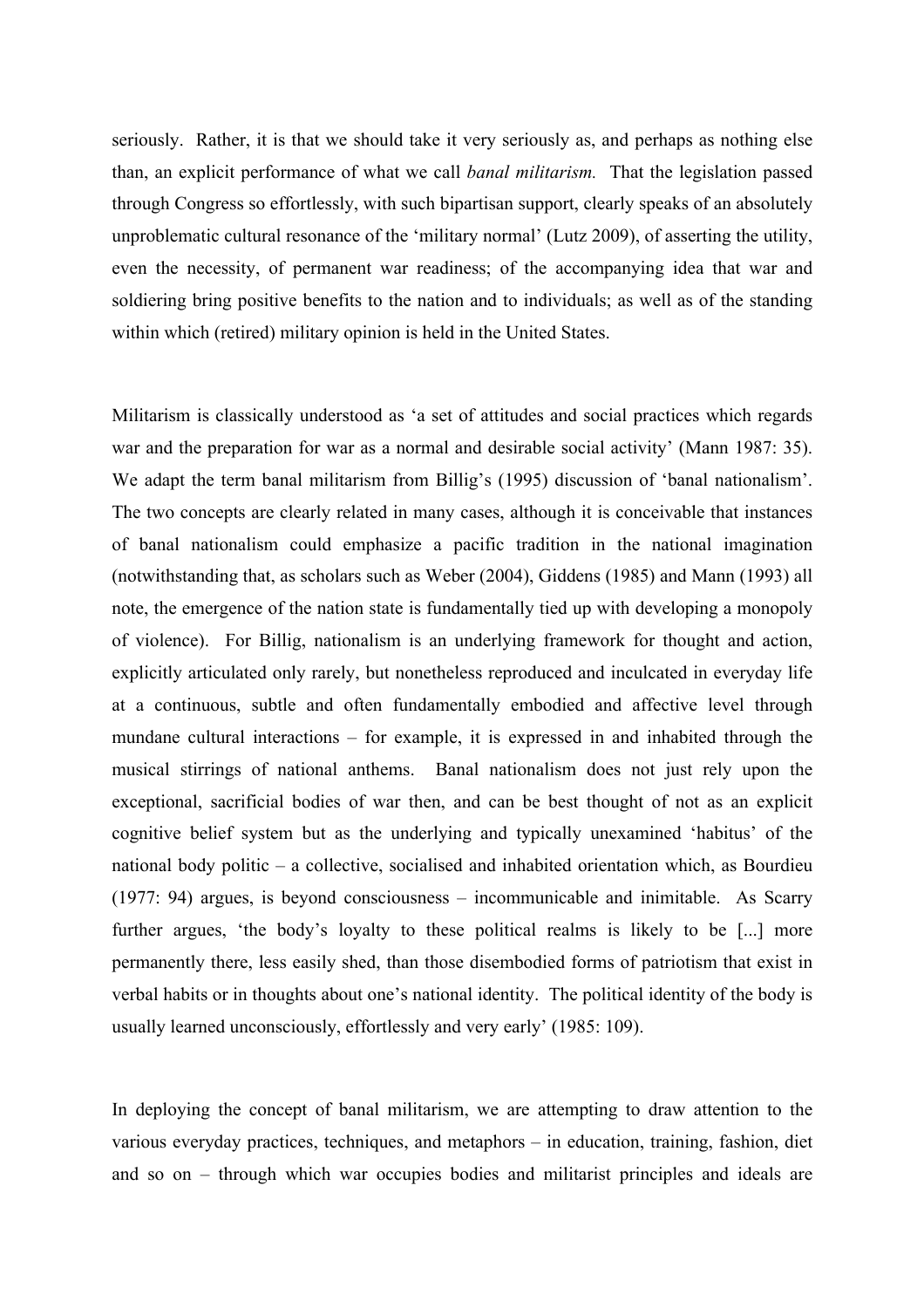inculcated in civilian life. The practices, in other words, through which bodies may be transformed, engendered and incorporated into military 'service', with this more broadly conceived, in a post-conscription age, in terms of wide military support. Relatedly, Stahl (2010) understands contemporary consumers' embracing of the seductive, and uncritical, culture of interactive 'militainment' over recent decades in terms of a broad, affective entrainment. For Stahl, in an age of predominantly professionalized and privatized soldiering, military 'recruitment' should now be understood as a much more generalised cultural condition, the embodied pleasures of this culture ultimately being felt at the expense of developing capacities for critical engagement with matters of military might.

Our related argument is that the reproduction of war, and war readiness – the inculcation of the military normal – can be productively analysed in terms of a broad militarization of sensation, affect, and bodies that operates over time and across multiple and broad constituencies, a normalisation that is pervasive, subtle and at times arises in unexpected places, such as the school canteen.

It is through such mundane cultural practices that the legitimacy of having vast military force may ultimately assume an implicitness, becomes something not simply thought but also routinely felt in everyday life. In contrast to any simple post-military society thesis then, we would argue that Too Fat To Fight is one example of the myriad ways in which many Western states have been marked by a profound remilitarization in the last decade, a mobilisation that has often been fundamentally embodied, performed and affective. This broad remilitarization of the everyday involves anticipating, cultivating, potentially unleashing the inner soldier. As the tagline to the most financially successful series of cultural products ever, the Call of Duty videogame series, has it: 'There's a soldier in all of us'. We argue that this has become a dominant motif, a cultural imperative even if no longer strictly a military requirement. As such, we argue that Too Fat To Fight can be best understood in terms of such an embodiment of banal militarism. It represents an anticipatory, bio-political strategy of military recruitment – one that is in line with wider pacific, neoliberal discourses of health and body image, and one that we argue is not a direct response to the straightforward corporeal needs of the contemporary military. It is a form of recruitment but recruitment as a generalized, embodied condition.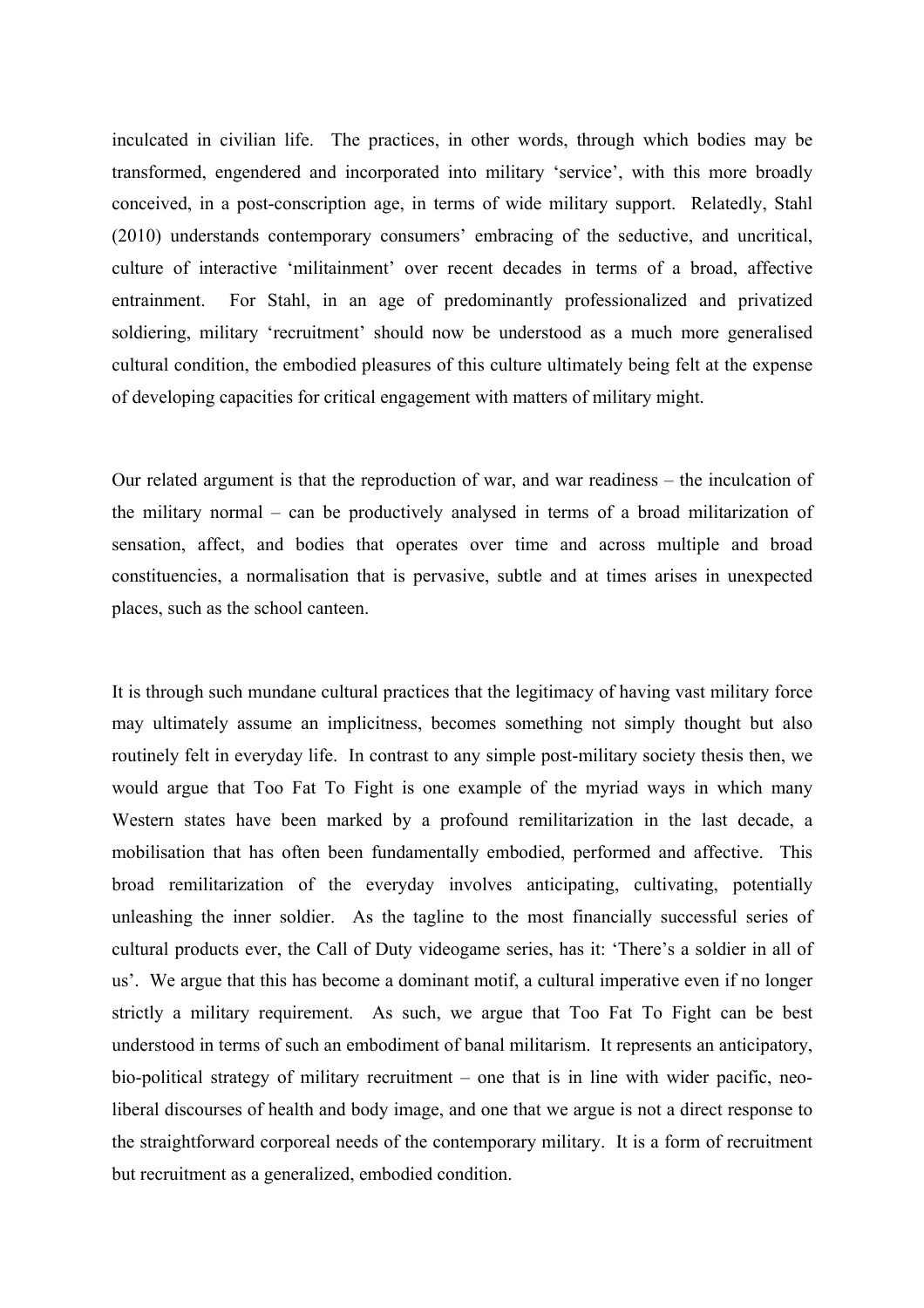#### **References**

- Anderson, B. (2010). "Preemption, precaution, preparedness: Anticipatory action and future geographies." *Progress in Human Geography* 34 (6): 777-98.
- Anderson, B. (2011). "Facing the Future Enemy: US Counterinsurgency Doctrine and the Pre-Insurgent." *Theory, Culture and Society* 28 (7-8): 216-40.
- Anderson, B. (2012). "Affect and biopower: towards a politics of life." *Transactions of the Institute of British Geographers* 37 (1): 28-43.
- Bacevich, A. (2006). The New American Militarism: how Americans are seduced by war. Oxford: Oxford University Press.
- Bacevich, A. (2011). "The Tyranny of Defense Inc." *The Atlantic* Jan-Feb.
- Beier, J. (2011). *The Militarization of Childhood*. New York: Palgrave Macmillan.
- BBC News (2010). "US youngsters are too fat to fight, warn generals", available at: http://news.bbc.co.uk/1/hi/world/americas/8655651.stm
- Billig, M.G. (1995*). Banal Nationalism*. London: Sage.
- Billig, M.G. (1996). *Arguing and Thinking: A Rhetorical Approach to Social Psychology*, 2nd edition. Cambridge: Cambridge University Press.
- Bordo, S. (1993). *Unbearable Weight: Feminism, Western Culture and the Body*. Berkeley, CA: California University Press.
- Bourdieu, P. (1977). *Outline of a Theory of Practice*. Cambridge: Cambridge University Press.
- Burnett, J. (2004). England Eats Out: A Social History of Eating Out in England from 1830 to the Present. London: Pearson.
- Burnett, J. (1989). Plenty and Want: A Social History of Food in England from 1815 to the Present Day. London: Routledge.
- Burridge, J.D. (2009). "'I Don't Care If It Does Me Good, I Like It': Childhood, Health and Enjoyment in British Women's Magazine Food Advertising." (pp.192-212) in James, A., Kjørholt, A.T., and Tingstad, V. (eds.) *Children, Food and Identity in Everyday Life*. Basingstoke: Palgrave.
- Carden-Coyne, A. (2005). 'American Guts and Military Manhood' (pp.71-85) in Forth, C., and Carden-Coyne, A. (eds.) *Cultures of the Abdomen: Diet, Digestion, and Fat in the Modern World*. Basingstoke: Palgrave.
- Colls, R., and Evans, B. (2008). "Embodying Responsibility: Children's Health and Supermarket Initiatives." *Environment and Planning A* 40 (3): 615-631.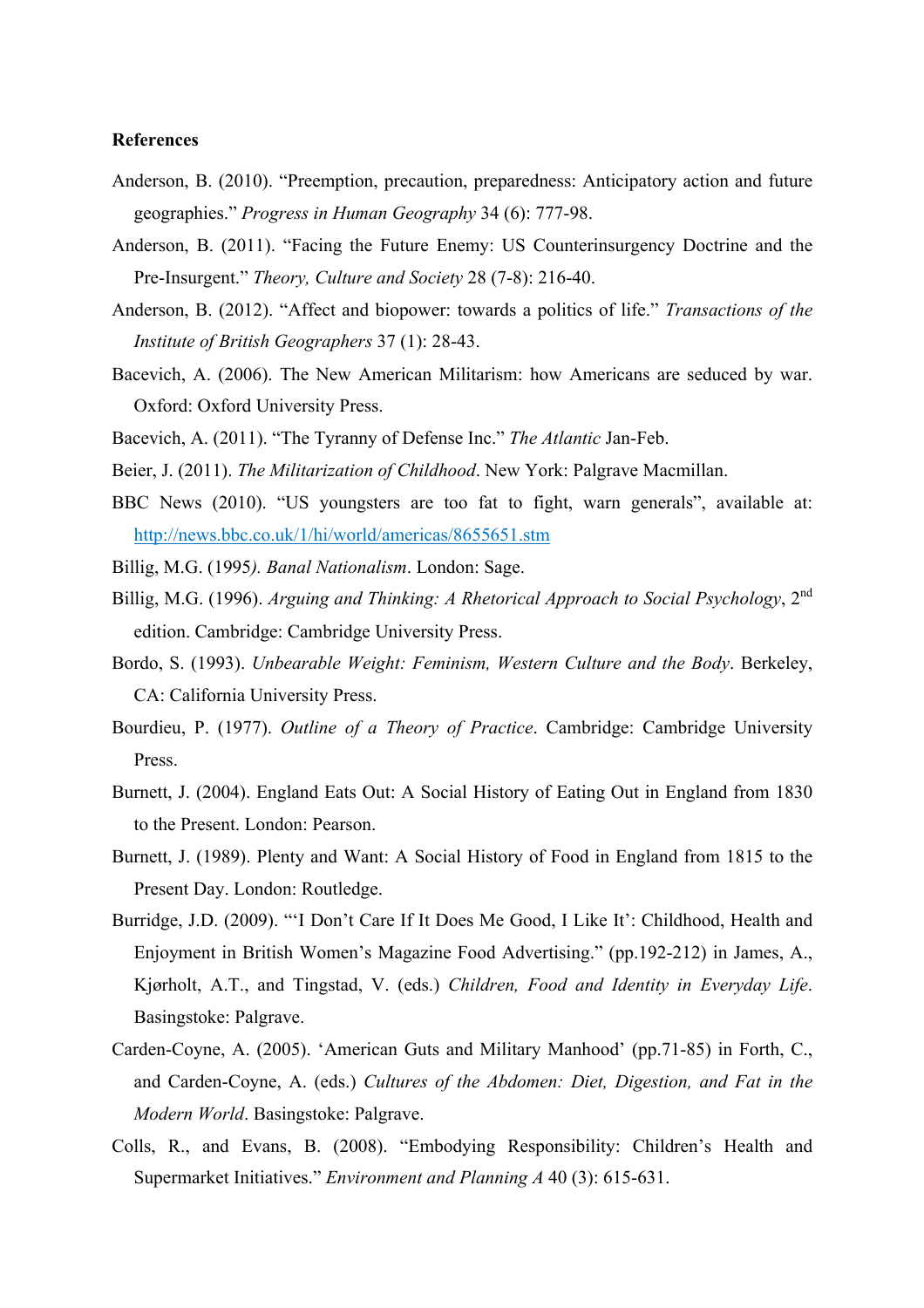- Coveney, J. (2006). Food, Morals and Meanings: The Pleasure and Anxiety of Eating, 2<sup>nd</sup> edition. London: Routledge.
- Der Derian, J. (2009). *Virtuous War*. New York: Routledge.
- Dillon, M., & Reid, J. (2009). *The Liberal Way of War: Killing to Make Life Live*. Abingdon: Routledge.
- Dixon, J., and Banwell, C. (2004). "Re-embedding Trust: Unravelling the Construction of Modern Diets." *Critical Public Health* 14 (2): 117-131.
- Douglas, M. (1966). *Purity and Danger*. London: Routledge.
- Evans, B. (2010). "Anticipating Fatness: Childhood, Affect and the Pre-emptive 'War on Obesity'", *Transactions of the Institute of British Geographers* 35(1): 21-38.
- Foucault, M. (1982). "Afterword: The Subject and Power." (pp.208-226) in Dreyfus, H.L., and Rabinow, P. *Michel Foucault: Beyond Structuralism and Hermeneutics*, Chicago: University of Chicago Press.
- Foucault, M. (1991). "Governmentality." (pp.87-104) in Burchell, G., Gordon, C., Miller, P. (eds.) *The Foucault Effect: Studies in Governmentality.* Chicago: University of Chicago **Press**.
- Foucault, M. (2003). Society Must Be Defended: Lectures at the Collège de France 1975- 1976. Translation: Macey, D. London: Allen Lane.
- Foucault, M. (2007). *Security, Territory, Population: Lectures at the Collège de France 1977-1978*. Translation: Burchell, G. Basingstoke: Palgrave Macmillan.
- Foucault, M. (2008). *The Birth of Biopolitics: Lectures at the Collège de France 1978-1979*. Translation: Burchell, G. Basingstoke: Palgrave Macmillan.
- Geyer, M. (1989). "The Militarization of Europe, 1914–1945." (pp. 65–102) in J. Gillis (ed.)*The Militarization of the Western World*. New Brunswick: Rutgers University Press.
- Giddens, A. (1985). A Contemporary Critique of Historical Materialism: Volume 2, The Nation State and Violence Cambridge: Polity
- Gregory, D. (2010). "War and Peace." *Transactions of the Institute of British Geographers* 35 (2): 154-86.
- Gustafsson, U. (2002). "School Meals Policy: The Problem with Governing Children." *Social Policy and Administration* 36 (6): 685-697.
- Guthman, J. (2011). *Weighing In: Obesity, Food Justice, and the Limits of Capitalism*. Berkeley: University of California Press.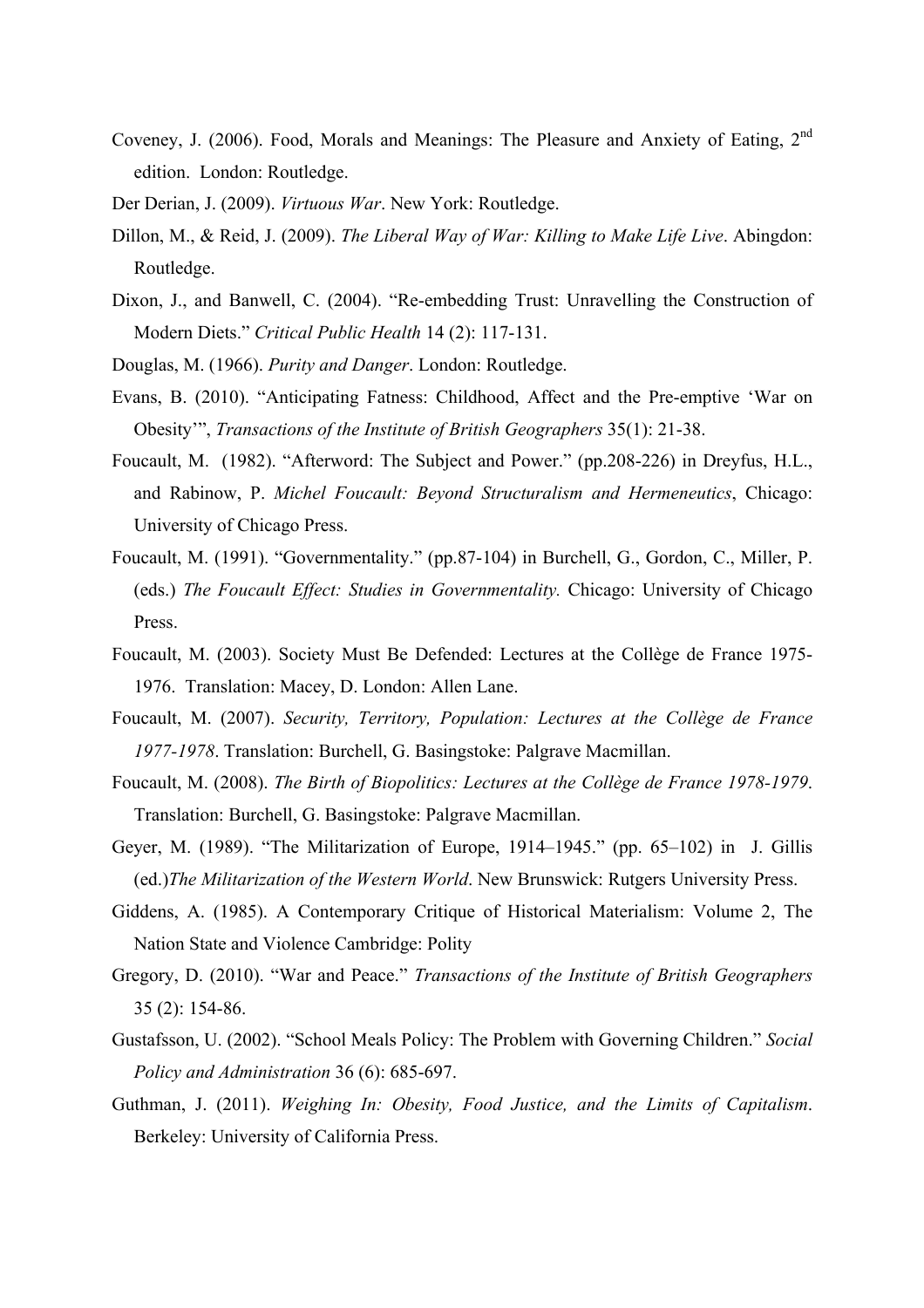- Guthman J., and DuPuis M. (2006). "Embodying Neoliberalism: Economy, Culture, and the Politics of Fat." *Environment and Planning D: Society and Space* 24 (3): 427-448.
- Helstosky, C. (2004). Garlic and Oil: Food and Politics in Italy. Oxford: Berg.
- Ignatieff, M. (2001). *Virtual War*. London: Vintage.
- Inthorn, S., and Boyce, T. (2010). "'It's disgusting how much salt you eat!: Television discourses of obesity, health and morality'." *International Journal of Cultural Studies* 13 (1): 83-100.
- James, A., Jenks, C. and Prout, A. (1998). *Theorizing Childhood*. Cambridge: Polity.
- Lee, N. (2001). Childhood and Society: Growing Up in an Age of Uncertainty. Buckingham: Open University Press.
- Let's Move (2011). *Let's Move Campaign Homepage*, available at: http://www.letsmove.gov/
- Levenstein, H. (2003). *Revolution at the Table: The Transformation of the American Diet*. Berkeley, University of California Press.
- Lutz, C. (2009). "The Military Normal: Feeling at Home with Counterinsurgency in the United States" (pp. 23-37) in Network of Concerned Anthropologists (ed.), *The Counter-Counterinsurgency Manual*. Chicago: Prickly Paradigm Press.
- Mann, M. (1987). "The Roots and Contradictions of Modern Militarism." *New Left Review* 162 (March-April): 35-50.
- Mann, M. (1993). The Sources of Social Power; Vol.2, The rise of classes and nation-states, 1760-1914 Cambridge : Cambridge University Press
- Marchione, M. (2005). "Military Gears Up for a New Battle of the Bulge." *Los Angeles Times*, 10<sup>th</sup> July, available at: http://articles.latimes.com/2005/jul/10/news/adna-fat10
- Massumi, B. (2007). "Potential Politics and the Primacy of Preemption." *Theory and Event* 10(2).
- Mills, C. W. (1956). *The Power Elite*. Oxford: Oxford University Press.
- Mission: Readiness (2010). *Too Fat to Fight: retired Military Leaders Want Junk Food Out of America's Schools*, available online from: http://cdn.missionreadiness.org/MR\_Too\_Fat\_to\_Fight-1.pdf, accessed 15th February 2011.
- Nestle, M. (2007). *Food Politics: How the Food Industry Influences Nutrition and Health*. 2nd edition, Berkeley: University of California Press.
- Ouellette, L. and Hay, J. (2008). "Makeover Television, Governmentality and the Good Citizen. " *Continuum* 22 (4): 471-484.